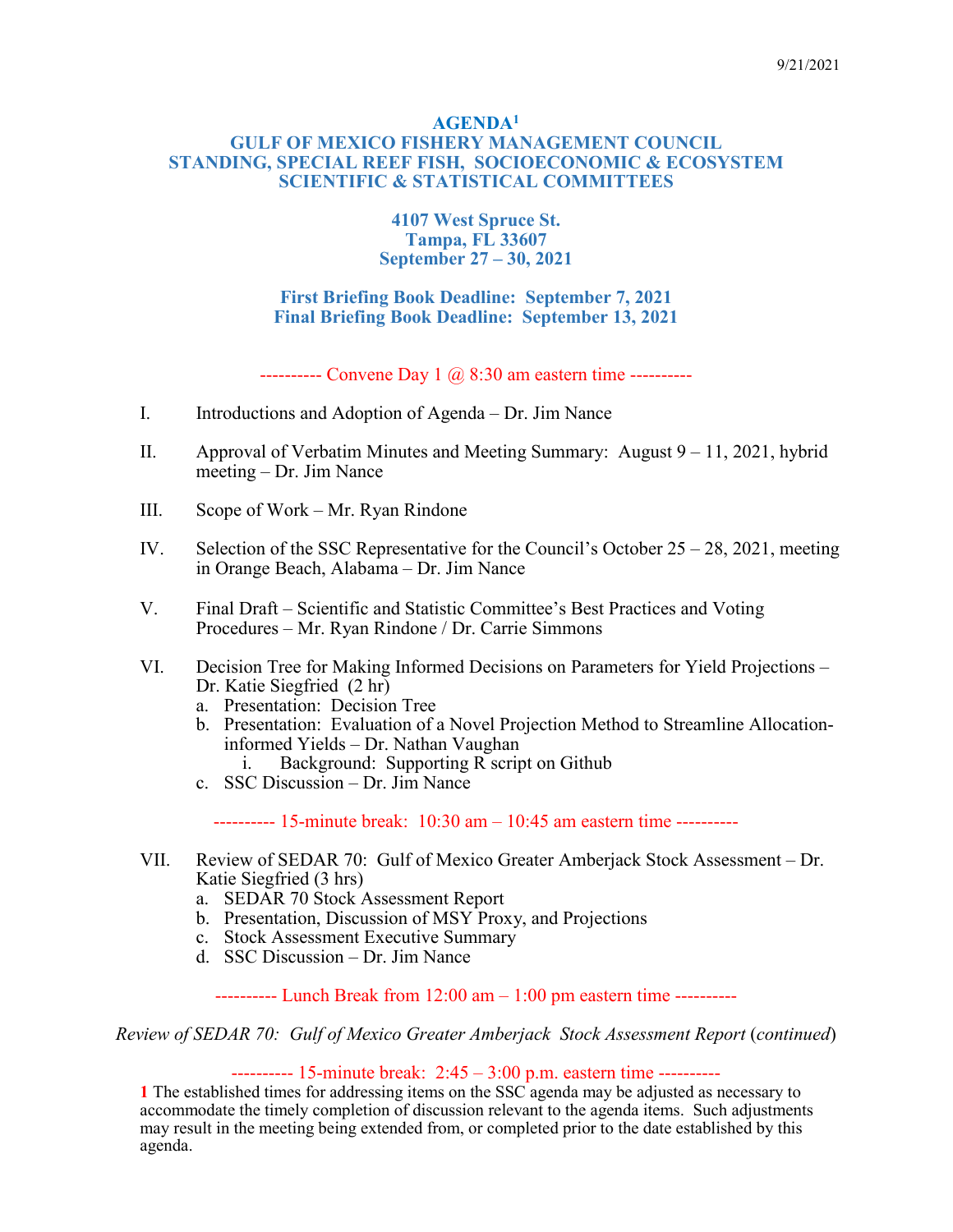- VIII. Terms of Reference for Gulf of Mexico Migratory Group Spanish Mackerel Operational Assessment – Mr. Ryan Rindone  $(\frac{1}{4}$  hr)
	- a. Background: SEDAR 28 Stock Assessment Report
	- b. SSC Discussion Dr. Jim Nance
- IX. Scope of Work for Gulf of Mexico Migratory Group Cobia Operational Assessment Mr. Ryan Rindone (½ hr)
	- a. Background: SEDAR 28 Update Stock Assessment Report
	- b. SSC Discussion Dr. Jim Nance

---------- Adjourn Day 1 by 5:00 pm eastern time ---------- --------- Convene Day 2  $\ddot{\omega}$  8:30 am eastern time -------------------- 15-minute breaks at Chair's discretion ----------

- X. Red Tide Ecosystem Modeling Dr. Dave Chagaris (1 hr)
	- a. Presentation
	- b. Document
	- c. SSC Discussion Dr. Jim Nance
- XI. Review of SEDAR 72: Gulf of Mexico Gag Stock Assessment Report (5 hrs)
	- a. Presentation: Data, Analyses, and Projections Dr. Lisa Ailloud
		- b. Background: SEDAR 72 Stock Assessment Report
		- c. Background: SEDAR 33 Update Stock Assessment Report
		- d. Stock Assessment Executive Summary
		- e. Something's Fishy: Gag Ms. Emily Muehlstein
		- f. SSC Discussion Dr. Jim Nance

---------- Lunch Break from 12:00 pm – 1:00 pm eastern time ----------

*Review of SEDAR 72: Gulf of Mexico Gag Stock Assessment Report* (*continued*)

---------- 15-minute break: 3:00 pm – 3:15 pm eastern time ----------

- XII. Presentation: Using Field Experiments to Assess Alternative Mechanisms for Distributing Fish to the Recreational Sector (1 hr)
	- a. Presentation Dr. Alexander Gordan (SEFSC)
	- b. SSC Discussion Dr. Jim Nance

---------- Adjourn Day 2 by 5:00 pm eastern time ---------- ---------- Convene Day 3 @ 8:30 am eastern time ----------

- XIII. LGL: Introduction: Estimating Absolute Abundance of Red Snapper off Louisiana Dr. Benny Gallaway (1½ hrs)
	- a. Presentation
		- i. Study Area and Habitats<br>ii. Habitat Areas and Discre
		- Habitat Areas and Discrete Structures
		- iii. Sampling Sites
	- b. Background: LGL Ecological Associates Final Project Report
	- c. Background: Peer-reviewer Comments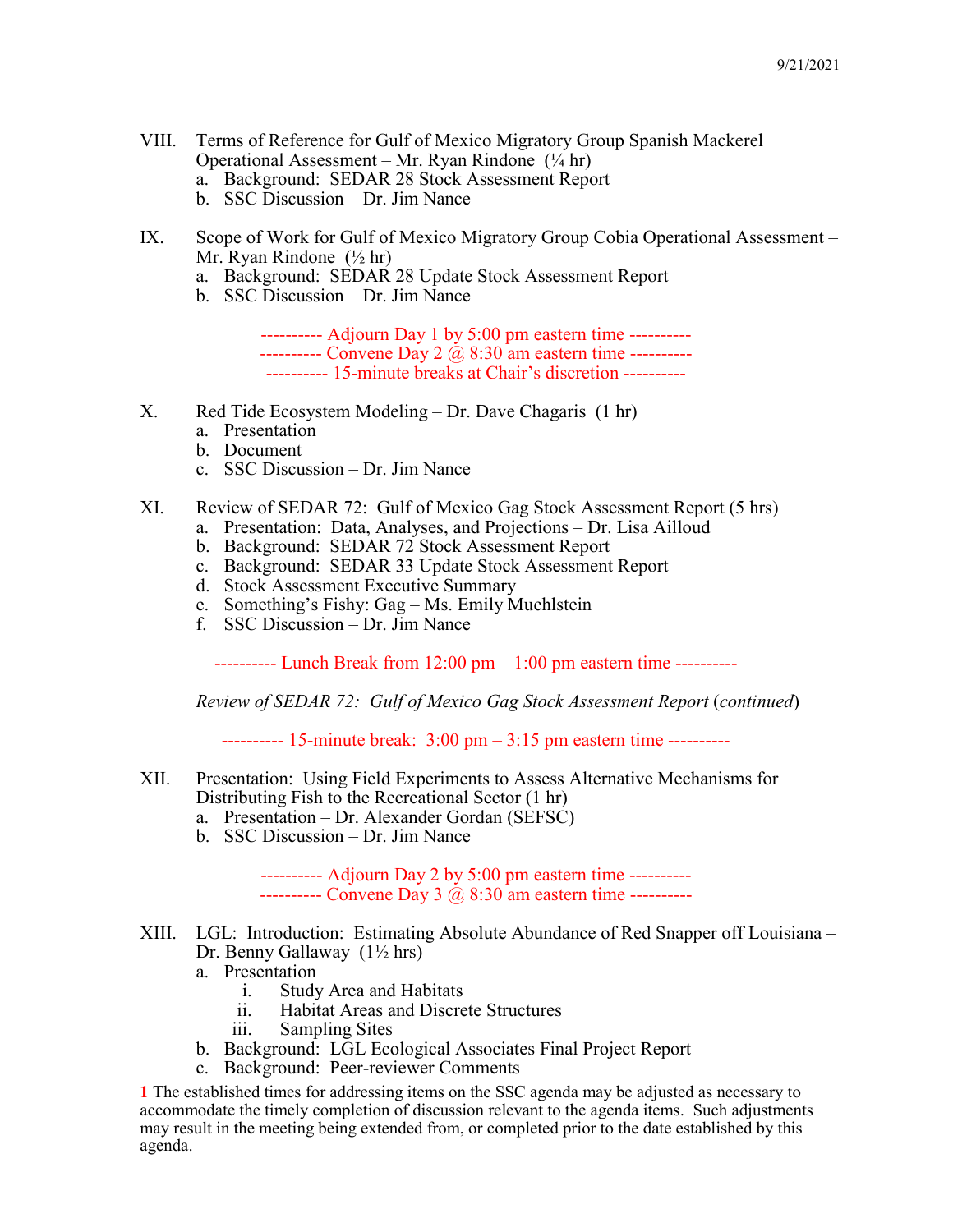d. SSC Discussion – Dr. Jim Nance

---------- 15-minute break: 10:00 – 10:15 a.m. eastern time ----------

- XIV. LGL: Field Surveys and Sample Processing Dr. Benny Gallaway and Dr. Jack Egerton  $(1\frac{3}{4}$  hrs)
	- a. Presentation: Hydroacoustic Field Surveys and Initial Data Processing Dr. Benny Gallaway
	- b. Presentation: Hydroacoustic Data Processing Methods Dr. Benny Gallaway / Dr. Jack Egerton
	- c. Presentation: Other Survey Methods Dr. Benny Gallaway
		- i. Camera Surveys<br>ii. Hook and Line S
		- Hook and Line Surveys
		- iii. Mark/Recapture Surveys
		- iv. Age Determinations
	- d. SSC Discussion Dr. Jim Nance

---------- Lunch break: 12:00 pm – 1:00 pm eastern time ----------

- XV. LGL: Statistical Analyses and Modeling Dr. Scott Raborn (1 hr) a. Presentation:
	- - i. Mean Site Abundance of Red Snapper
		- ii. Modeled Abundance of Red Snapper
			- 1. Assemblage Structure from Submersible Rotating Video (SRV) Surveys
			- 2. Red Snapper Abundance and Associated Variance Propagation
		- iii. Mark/Recapture Population Estimates<br>iv. Growth and Condition
		- Growth and Condition
	- b. SSC Discussion Dr. Jim Nance
- XVI. LGL: Results Dr. Scott Raborn (1 hr)
	- a. Presentation:
		- i. Mean Site Abundance Results
			- 1. Discrete Habitats
				- 2. Uncharacterized Bottom
		- ii. Modeled Site Abundance
		- iii. Age, Growth, and Condition
	- b. SSC Discussion Dr. Jim Nance

---------- 15-minute break: 3:00 – 3:15 p.m. eastern time ----------

- XVII. LGL: Discussion Dr. Benny Gallaway (1 hrs)
	- a. Presentation:
		- i. Overall Abundance
			- 1. Natural Banks
			- 2. Artificial Reefs
			- 3. Uncharacterized Bottom
		- ii. Impact on Stock Status
		- iii. Summary and Conclusions
	- b. SSC Discussion Dr. Jim Nance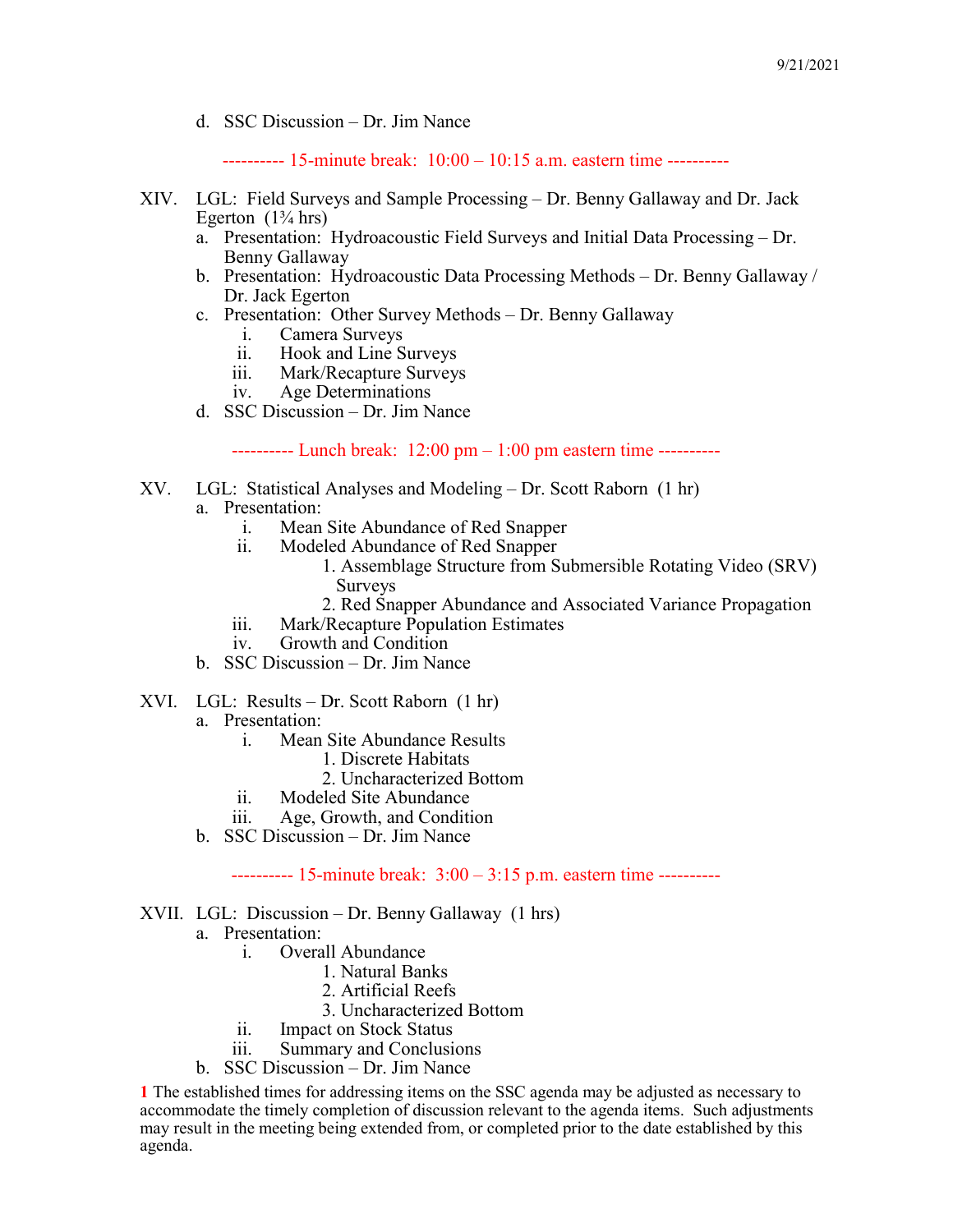---------- Adjourn Day 3 by 5:00 pm eastern time ---------- --------- Convene Day 4  $@$  8:30 am eastern time ----------

- XVIII. Review of Finalized *Great Red Snapper Count* Report Dr. Greg Stunz and Team (2 hrs)
	- a. Presentation: Response to Reviewer Comments and Final Project Outcomes
		- i. Background: Final *Great Red Snapper Count* Project Report
		- ii. Background: Response to Reviewer Comments
		- iii. Background: Draft Report of *Great Red Snapper Count* dated March 2021
		- iv. Background: Independent Consultant Peer-review Reports
		- v. Background: SSC Meeting Summary Report March/April 2021
	- b. SSC Discussion Dr. Jim Nance

---------- 15-minute break: 10:30 – 10:45 am eastern time ----------

XIX. Presentation on EFH Consultation Process – Mr. David Dale (1¼ hrs) a. SSC Discussion – Dr. Nance

---------- Lunch break: 12:00 pm – 1:00 pm eastern time ----------

- XX. Review: SEDAR Schedule  $(\frac{1}{2}$  hr) a. SSC Discussion – Dr. Jim Nance
- XXI. Review: Interim Analysis Schedule (½ hr) a. SSC Discussion – Dr. Jim Nance
- XXII. Standardized Bycatch Reporting Methodology Mr. Dan Luers (1 hr) a. Presentation b. Document c. SSC Discussion – Dr. Jim Nance

XXIII. Public Comment – Dr. Jim Nance

XXIV. Other Business – Dr. Jim Nance

---------- Adjourn Day 4 by 5:00 pm eastern time ----------